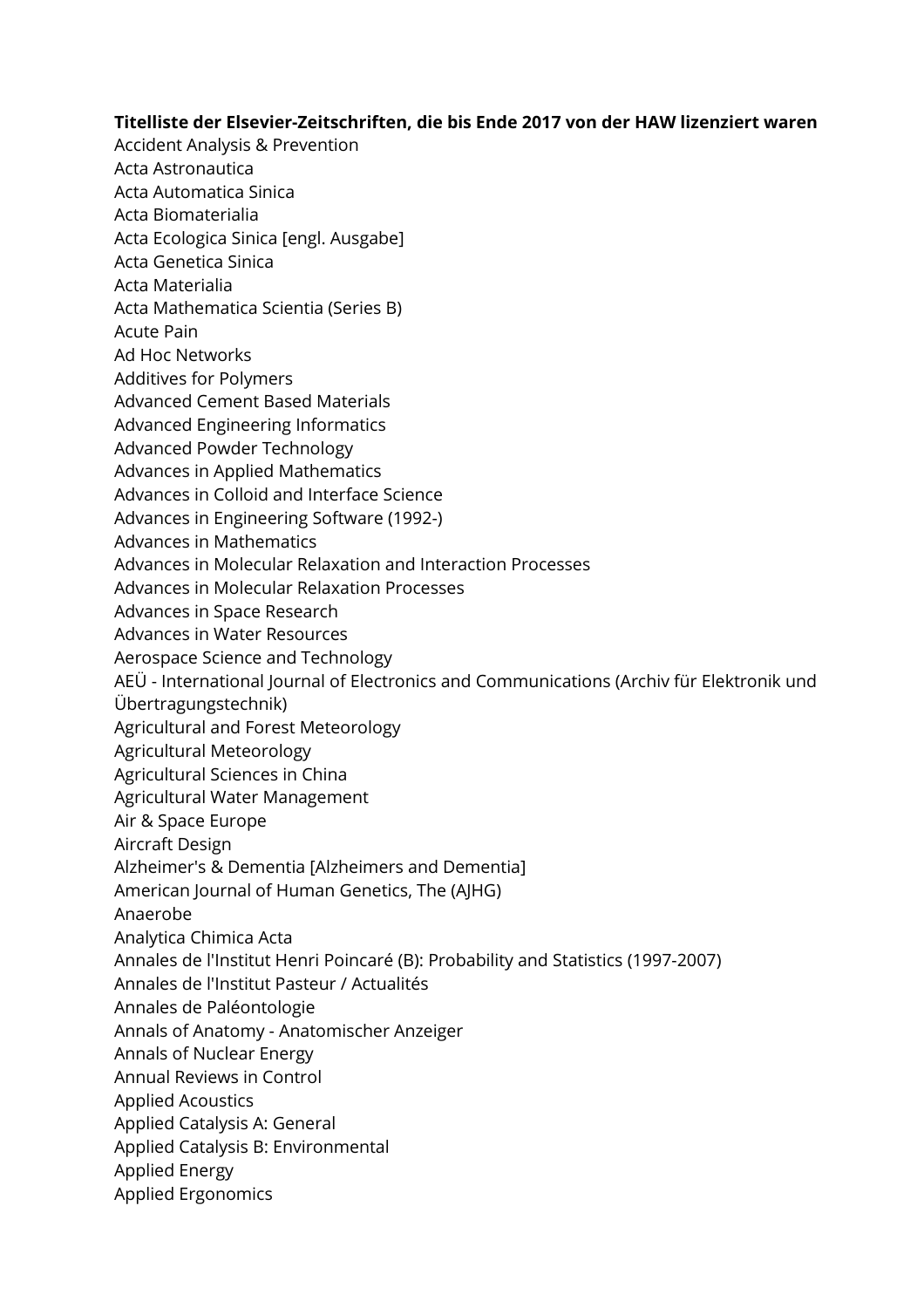Applied Soft Computing Applied Superconductivity Arabian Journal of Chemistry Artificial Intelligence Artificial Intelligence in Engineering Asian Journal of Psychiatry Autoimmunity Reviews Automatica: a journal of IFAC Automation in Construction Biomass and Bioenergy Biomedical Signal Processing and Control Biometric Technology Today Biophysical Journal Bioscience Hypotheses BIOSILICO Brain Stimulation Bulletin de l'Institut Pasteur Bulletin des Sciences Mathématiques Calphad Cancer Cell Cancer Detection and Prevention Cancer Epidemiology Carbon Card Technology Today Cardiovascular Radiation Medicine Cardiovascular Revascularization Medicine Catalysis Communications Catalysis Today Cell Host & Microbe Cell Metabolism Cell Stem Cell Cement and Concrete Composites Cement and Concrete Research Ceramics International Chemical Engineering and Processing: Process Intensification Chemical Engineering Research and Design : Transactions of the Institution of Chemical Engineers: Part A (1996-) Chemical Engineering Science China Particuology China Population, Resources and Environment Chinese Chemical Letters (2007-) Chinese Journal of Aeronautics Chinese Journal of Analytical Chemistry Chinese Journal of Catalysis Chinese Journal of Chemical Engineering Chinese Journal of Chromatography (2006-2008) CIRP Annals - Manufacturing Technology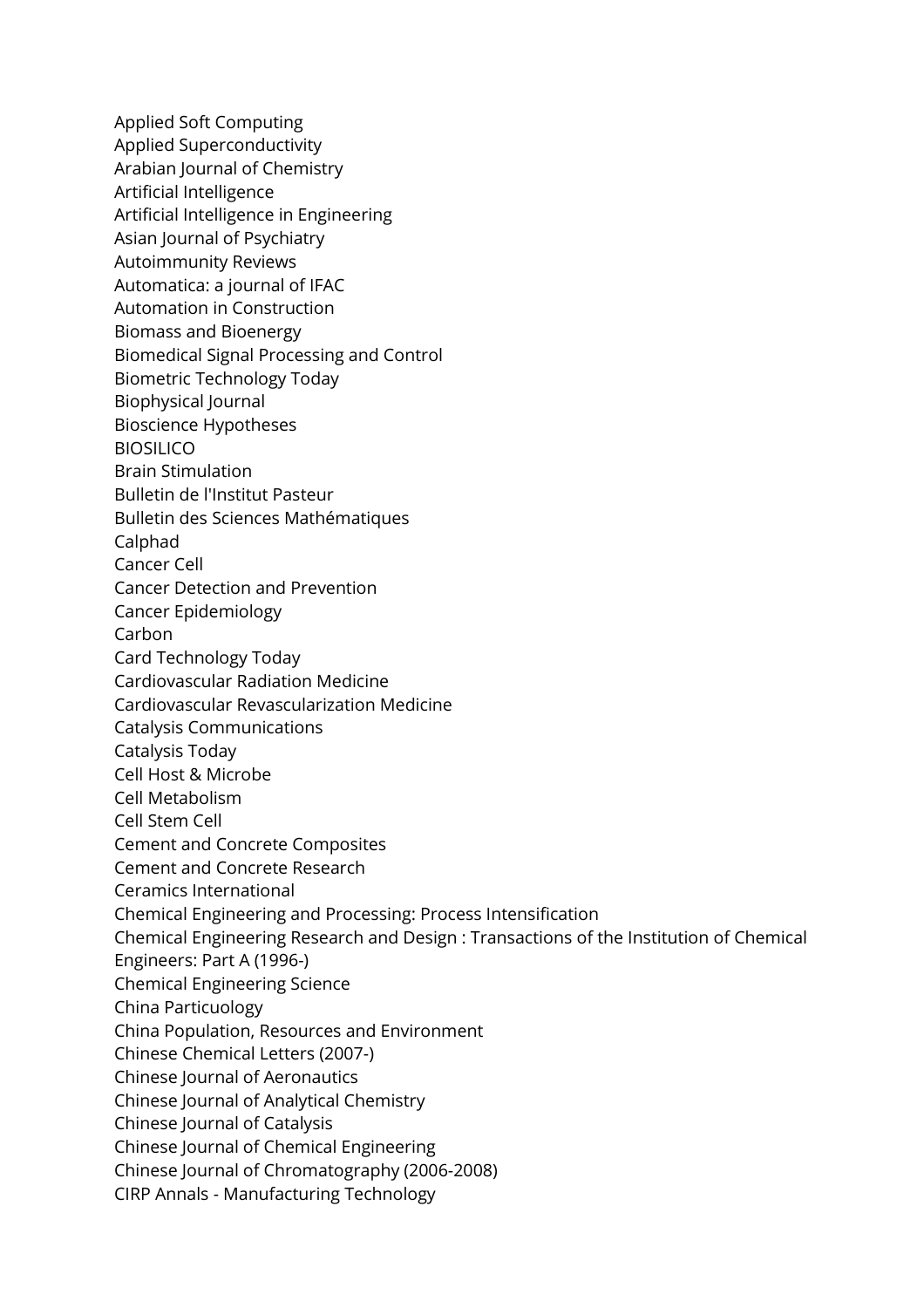CIRP Journal of Manufacturing Science and Technology Colloids and Surfaces A: Physicochemical and Engineering Aspects Colloids and Surfaces B: Biointerfaces Combustion and Flame Composite Structures Composites Composites Business Analyst Composites Engineering Composites Manufacturing Composites Part A: Applied Science and Manufacturing Composites Part B: Engineering Composites Science and Technology Comptes Rendus de l'Academie des Sciences. Series I, Mathematics Comptes Rendus de l'Academie des Sciences. Series IIA, Earth and Planetary Science Comptes Rendus de l'Académie des Sciences. Series IV - Physics-Astrophysics Comptes Rendus Geoscience Comptes Rendus Mathematique Comptes Rendus Palevol Comptes Rendus Physique Computational Biology and Chemistry Computational Materials Science Computer Audit Update Computer Communications Computer Integrated Manufacturing Systems Computer Languages Computer Languages, Systems & Structures Computer Networks (1999-) Computer Networks and ISDN Systems Computer Science Review Computer Standards and Interfaces Computer Vision and Image Understanding Computer-Aided Design Computers & Chemical Engineering Computers & Fluids Computers & Graphics Computers and Electrical Engineering Computers and Geotechnics Computers in Industry Computing Systems in Engineering Construction and Building Materials Control Engineering Practice Corrosion Science Cortex Cryogenics Current Opinion in Environmental Sustainability Current Opinion in Pharmacology Current Opinion in Solid State & Materials Science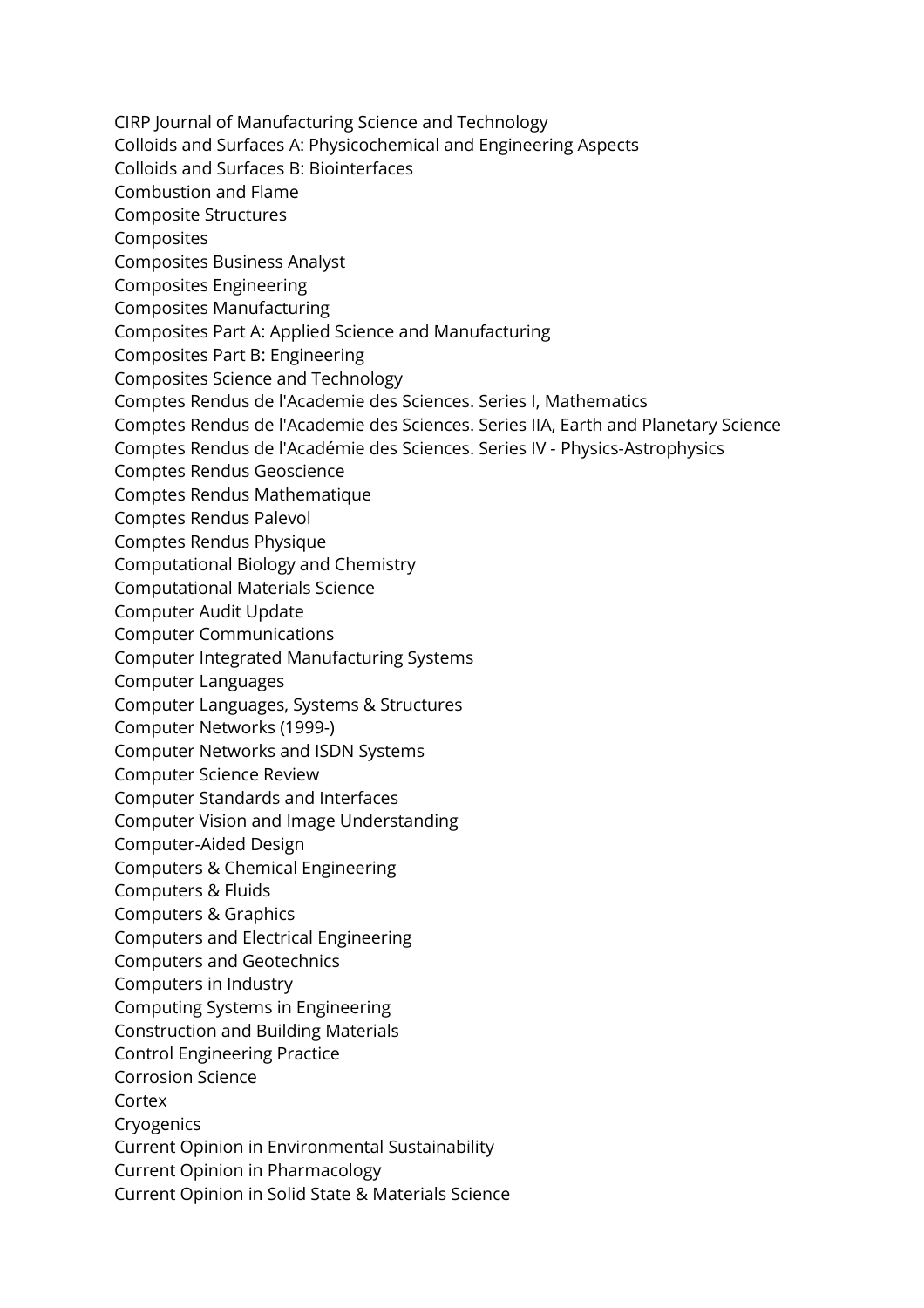Desalination Design Studies Diamond and Related Materials Digital Investigation Digital Signal Processing: A Review Journal Discrete Optimization Displays Dyes and Pigments Earth Science Frontiers Education for Chemical Engineers Electric Power Systems Research Electronic Commerce Research and Applications Electronic Notes in Discrete Mathematics Electronic Notes in Theoretical Computer Science Energy and Buildings Energy Conversion and Management Energy for Sustainable Development Engineering Analysis with Boundary Elements Engineering Applications of Artificial Intelligence Engineering Failure Analysis Engineering Fracture Mechanics Environmental Science & Policy European Journal of Mechanics / A: Solids European Journal of Mechanics / B: Fluids European Polymer Journal Experimental Thermal and Fluid Science Expositiones Mathematicae Filtration & Separation Filtration Industry Analyst Finite Elements in Analysis and Design Fire Safety Journal Flow Measurement and Instrumentation Fluid Phase Equilibria Focus on Catalysts Focus on Pigments Focus on Surfactants Food and Bioproducts Processing : Transactions of the Institution of Chemical Engineers: Part C (1996-) Forensic Science International Supplement Series Fuel Fuel Processing Technology Future Generation Computer Systems Gas Separation & Purification Geography and Natural Resources (2008-2010) Geotextiles and Geomembranes Gondwana Research Graphical Models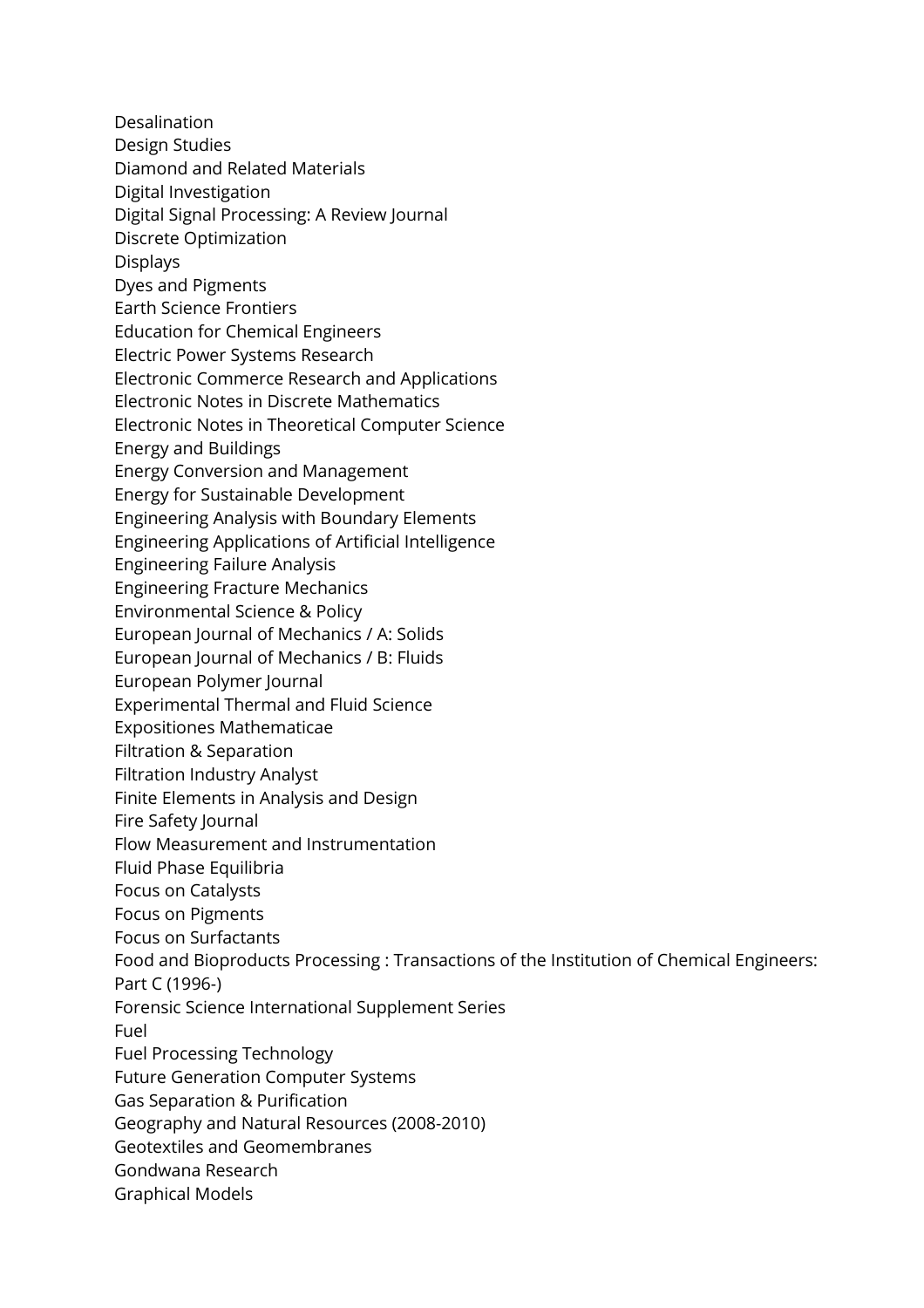Graphical Models and Image Processing High Energy Density Physics Image and Vision Computing Information and Computation Information and Software Technology Information Fusion Information Processing Letters Information Security Technical Report Information Systems Infosecurity Infosecurity Today Integration: The VLSI Journal Interacting with Computers Intermetallics International Communications in Heat and Mass Transfer International Journal of Adhesion and Adhesives International Journal of Applied Earth Observation and Geoinformation (JAG) International Journal of Critical Infrastructure Protection International Journal of Electrical Power & Energy Systems International Journal of Engineering Science International Journal of Fatigue International Journal of Greenhouse Gas Control International Journal of Heat and Fluid Flow International Journal of Heat and Mass Transfer International Journal of Hydrogen Energy International Journal of Impact Engineering International Journal of Industrial Ergonomics International Journal of Machine Tools and Manufacture International Journal of Mechanical Sciences International Journal of Minerals, Metallurgy and Materials (2009) International Journal of Multiphase Flow International Journal of Plasticity International Journal of Pressure Vessels and Piping International Journal of Refractory Metals and Hard Materials International Journal of Refrigeration International Journal of Sediment Research International Journal of Solids and Structures IRBM IRBM News ISA Transactions ITBM-RBM : Innovation et Technologie en Biologie et Médecine - une Revue de Technologie Biomédicale Journal de Mathématiques Pures et Appliquées (aktuelle Jahrgänge) Journal of Alloys and Compounds Journal of Applied Logic Journal of Bionic Engineering Journal of Catalysis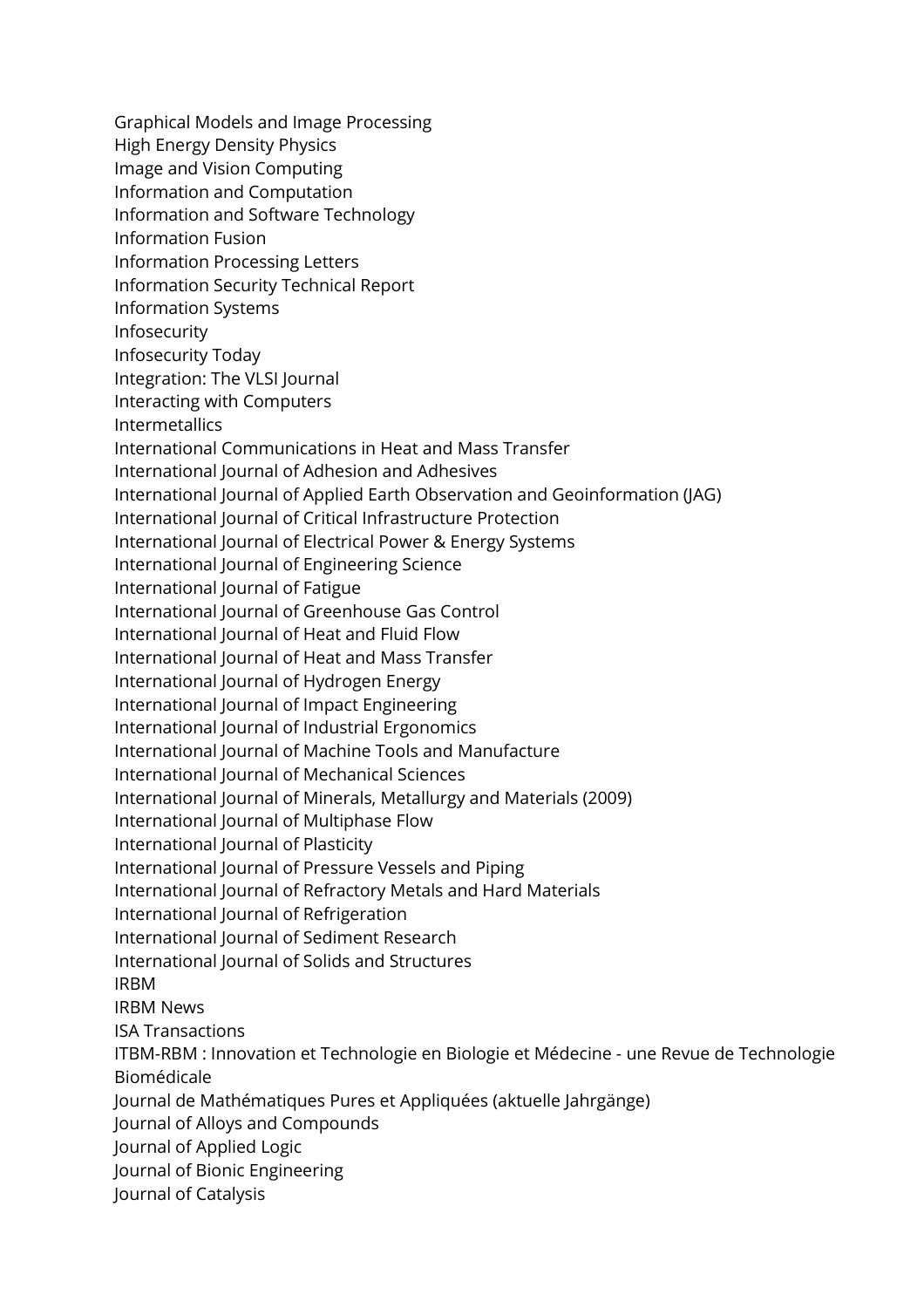Journal of Chemical Health and Safety Journal of China Universities of Posts and Telecommunications, The Journal of China University of Mining and Technology Journal of Colloid and Interface Science Journal of Computer and System Sciences Journal of Constructional Steel Research Journal of Cultural Heritage Journal of Discrete Algorithms Journal of Electrostatics Journal of Fluids and Structures Journal of Fuel Chemistry and Technology Journal of Functional Foods Journal of Hydrodynamics, Ser. B Journal of Industrial and Engineering Chemistry (2008-) Journal of Informetrics Journal of Iron and Steel Research International Journal of Light Metals Journal of Logic and Algebraic Programming, The (2001-2014) Journal of Loss Prevention in the Process Industries Journal of Manufacturing Processes Journal of Manufacturing Systems Journal of Materials Processing Technology Journal of Membrane Science Journal of Microcomputer Applications Journal of Molecular Catalysis A: Chemical Journal of Natural Gas Chemistry Journal of Network and Computer Applications Journal of Non-Crystalline Solids Journal of Non-Newtonian Fluid Mechanics Journal of Parallel and Distributed Computing Journal of Power Sources Journal of Process Control Journal of Proteomics Journal of Rare Earths Journal of Systems and Software Journal of Systems Architecture Journal of Terramechanics Journal of the Academy of Nutrition and Dietetics Journal of the Chinese Institute of Chemical Engineers Journal of the European Ceramic Society Journal of the Korean Statistical Society Journal of the Mechanical Behavior of Biomedical Materials Journal of the Taiwan Institute of Chemical Engineers Journal of Transportation Systems Engineering and Information Technology Journal of University of Science and Technology Beijing , Mineral, Metallurgy, Material

Journal of Visual Communication and Image Representation

Journal of Wind Engineering and Industrial Aerodynamics (formerly: Journal of Industrial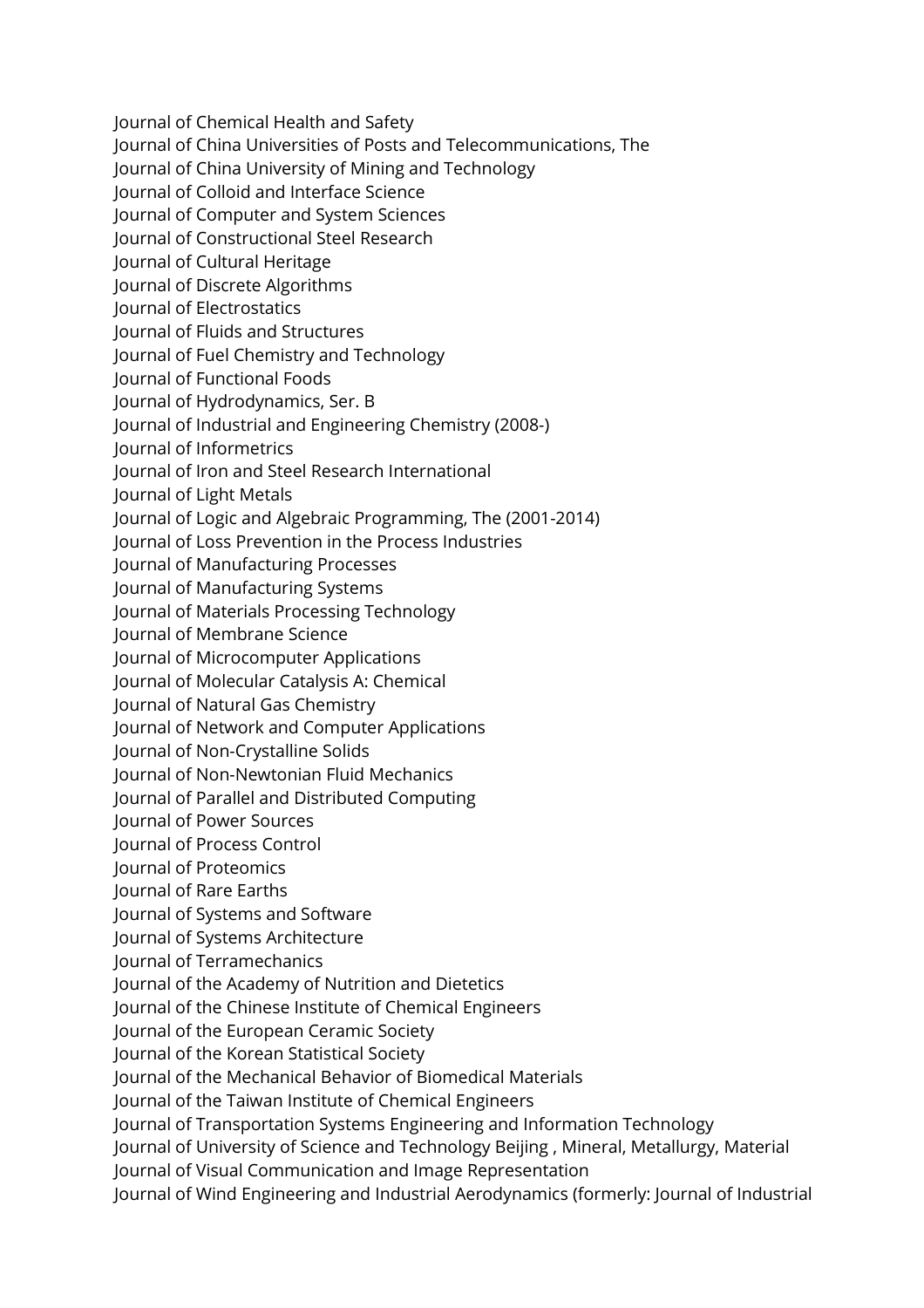Aerodynamics) Knowledge-Based Systems Legal Medicine Marine Genomics Marine Structures Materials and Design (Materials & Design) (1980-2015) Materials Characterization Materials Letters Materials Research Bulletin Materials Science and Engineering A: Structural Materials: Properties, Microstructure and Processing Materials Science and Engineering B: Solid-State Materials for Advanced Technology Materials Science and Engineering C: Biomimetic and Supramolecular Systems Materials Science and Engineering R: Reports Materials Science in Semiconductor Processing Measurement Mechanical Systems and Signal Processing (MSSP) Mechanics of Materials Mechanics Research Communications Mechanism and Machine Theory **Mechatronics** Medical Image Analysis Membrane Technology Metal Finishing Metal Powder Report Metamaterials Microelectronics Journal Microelectronics Reliability Microporous and Mesoporous Materials Microporous Materials Microprocessing and Microprogramming Microprocessors and Microsystems Mining Science and Technology (China) Nano Today Nanomedicine: Nanotechnology, Biology and Medicine Nanostructured Materials NDT & E International Network Security Neurocomputing New Astronomy New Biotechnology New Carbon Materials New Scientist Nonlinear Analysis: Hybrid Systems Nonlinear Analysis: Real World Applications Ocean Engineering Ocean Modelling (OMOD)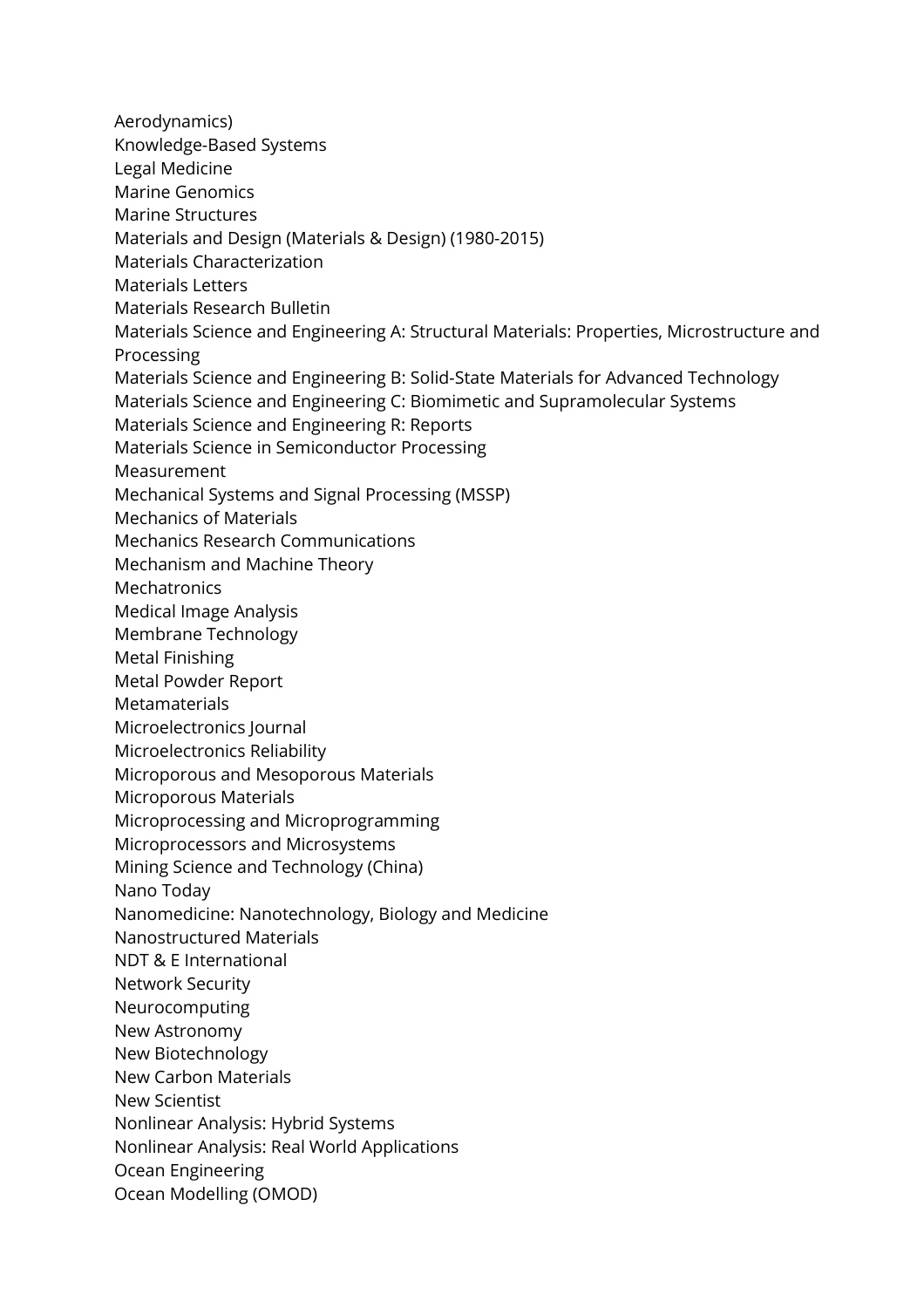Oceanologica Acta Optical Fiber Technology : Materials, Devices, and Systems Optical Switching and Networking Palaeoworld Parallel Computing Particuology Performance Evaluation Pervasive and Mobile Computing Petroleum Exploration and Development Philips Journal of Research Photonics and Nanostructures - Fundamentals and Applications Physica Medica: European Journal of Medical Physics Physical Communication Physical Mesomechanics (2007-2011) Physics of Life Reviews Phytochemistry Letters Plastics, Additives and Compounding Polar Science Polymer Polymer Contents Polymer Degradation and Stability Polymer Gels and Networks Polymer Testing Powder Technology Precision Engineering Probabilistic Engineering Mechanics Proceedings of the Combustion Institute Process Safety and Environmental Protection : Transactions of the Institution of Chemical Engineers: Part B (1996-) Progress in Aerospace Sciences Progress in Energy and Combustion Science Progress in Materials Science Progress in Natural Science: Materials International Progress in Nuclear Energy Progress in Organic Coatings Progress in Polymer Science Progress in Solid State Chemistry Pump Industry Analyst Quaternary Geochronology Rare Metal Materials and Engineering Real-Time Imaging Reinforced Plastics Reliability Engineering & System Safety Renewable Energy Focus Revue de Micropaléontologie Revue Francophone des Laboratoires Revue Générale Des Chemins De Fer